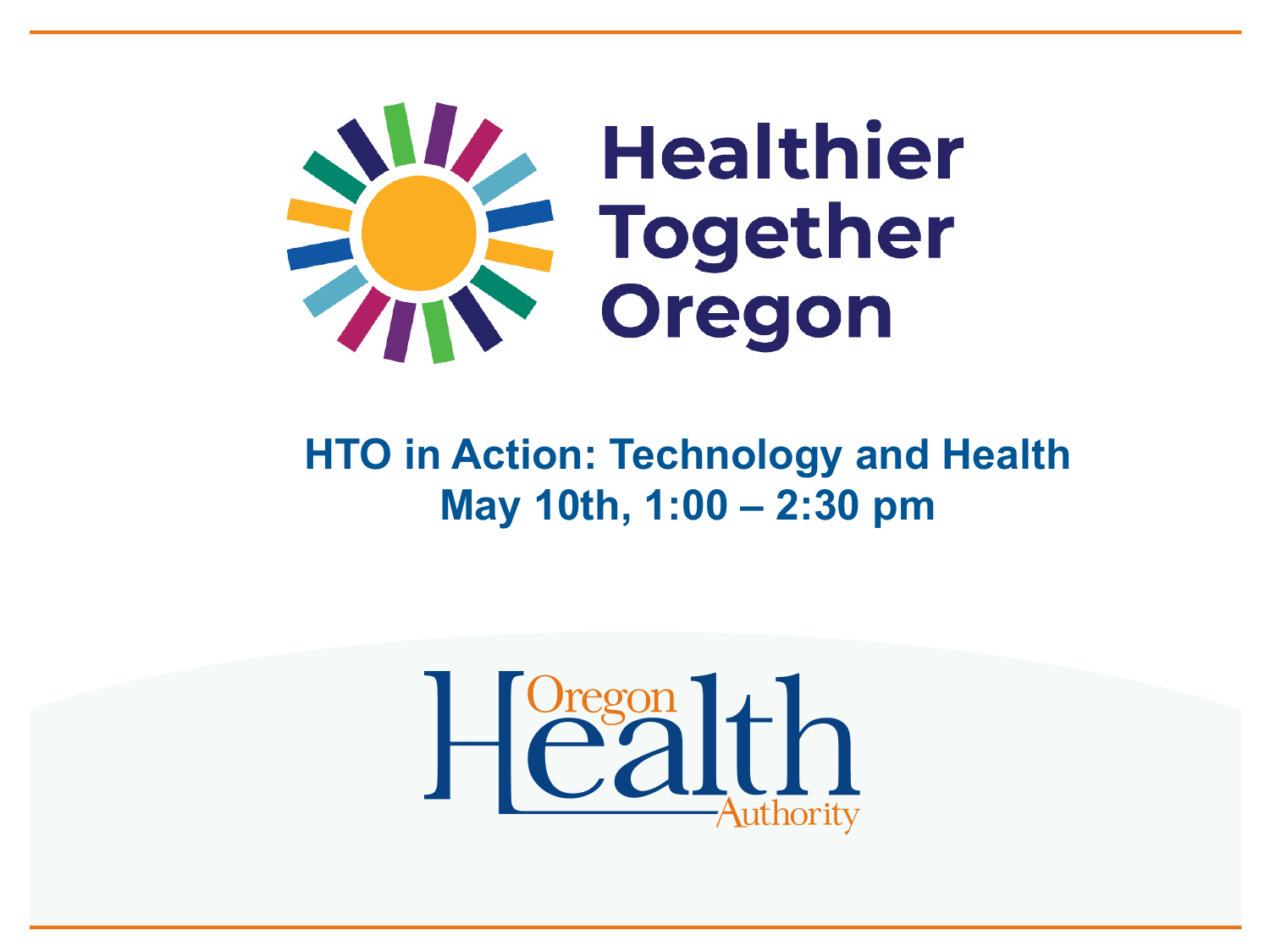### **Closed Captioning is available**



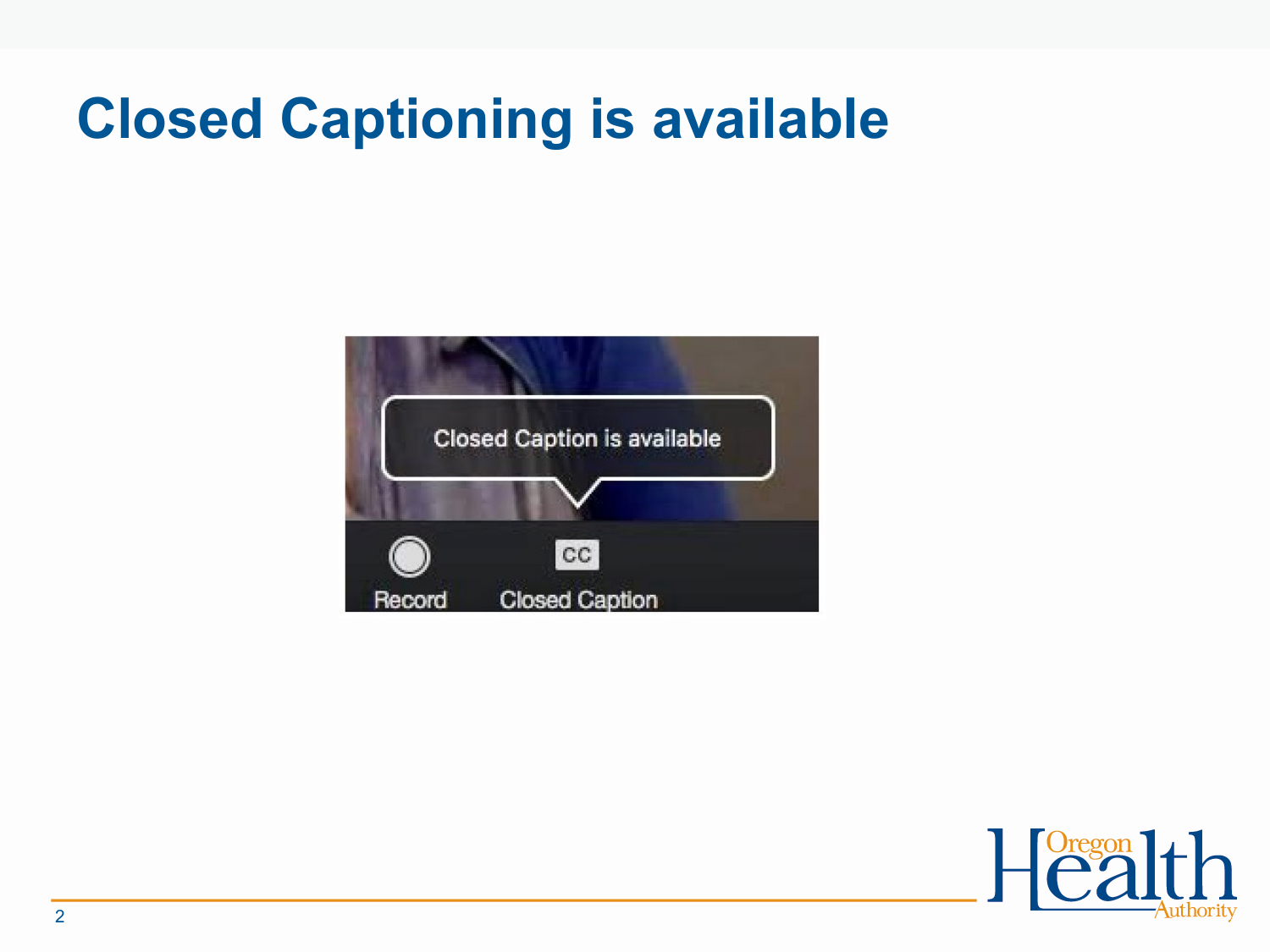### **Tribal lands acknowledgment**

We acknowledge that what we now call Oregon is the ancestral lands of many Tribes, those now federally recognized and not.

We are here because this land was occupied, and its traditional people were displaced by colonists and settlers. As settlers and/or guests, we recognize the strong and diverse Native communities in our region today, from Tribes both local and distant, and offer respect and gratitude for their stewardship of these lands throughout the generations.

Learn about Oregon's tribes here: https://native-land.ca/

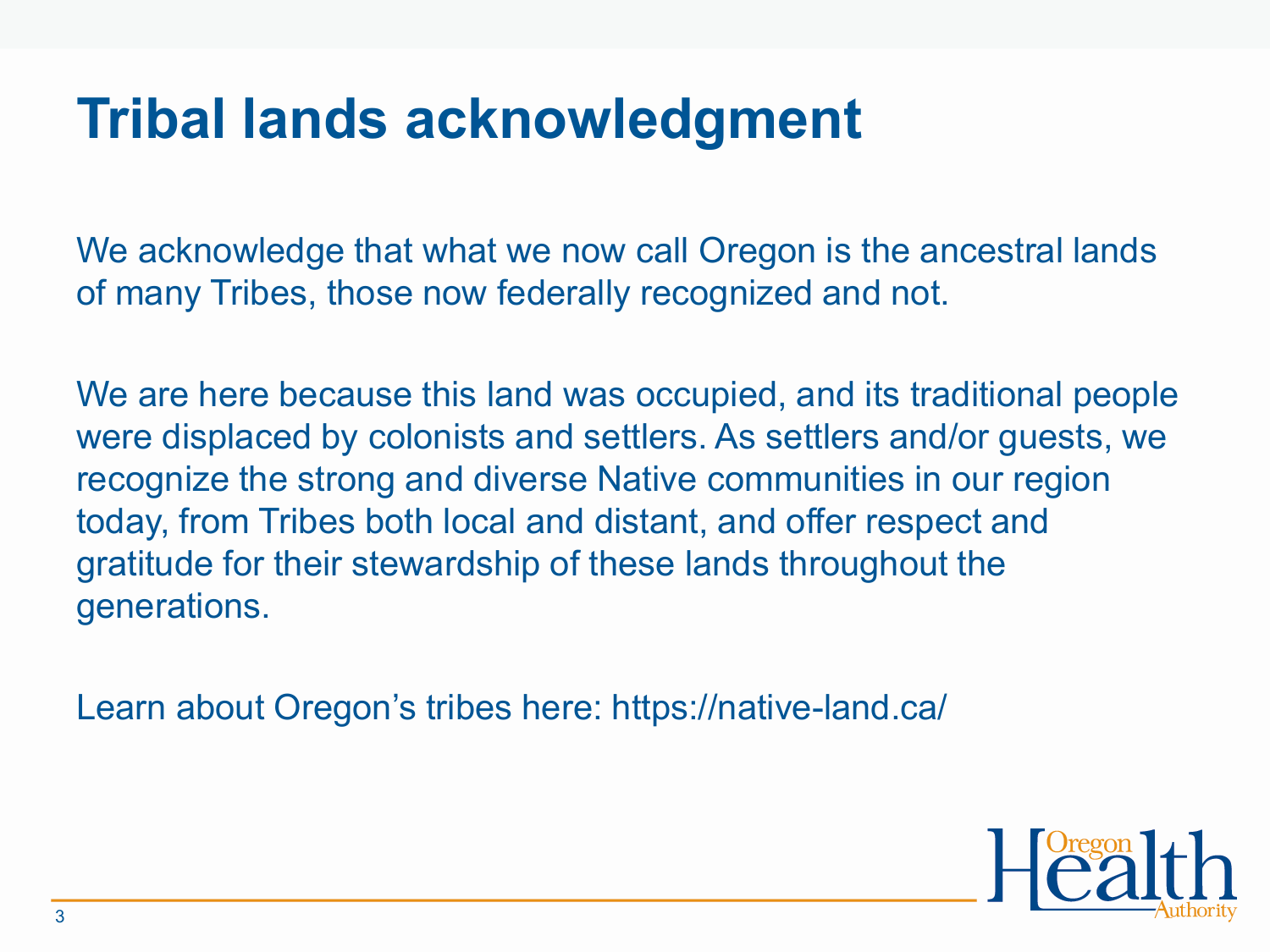### **OHA Acknowledgements**

- OHA acknowledges there are institutional, systemic and structural barriers that perpetuate inequity and have silenced the voices of communities over time.
- OHA is committed to partnerships, co-creation and co-ownership of solutions with communities disproportionately affected by health issues so they can actively participate in planning, implementing and evaluating efforts to address health issues.
- OHA recognizes community-engaged health improvement is a longterm and dynamic process.
- OHA is striving to engage with communities through deliberate, structured, emerging and best practice processes.
- OHA is striving to make engagement with public health effective for communities, especially those communities that experience institutional, systemic and structural barriers.

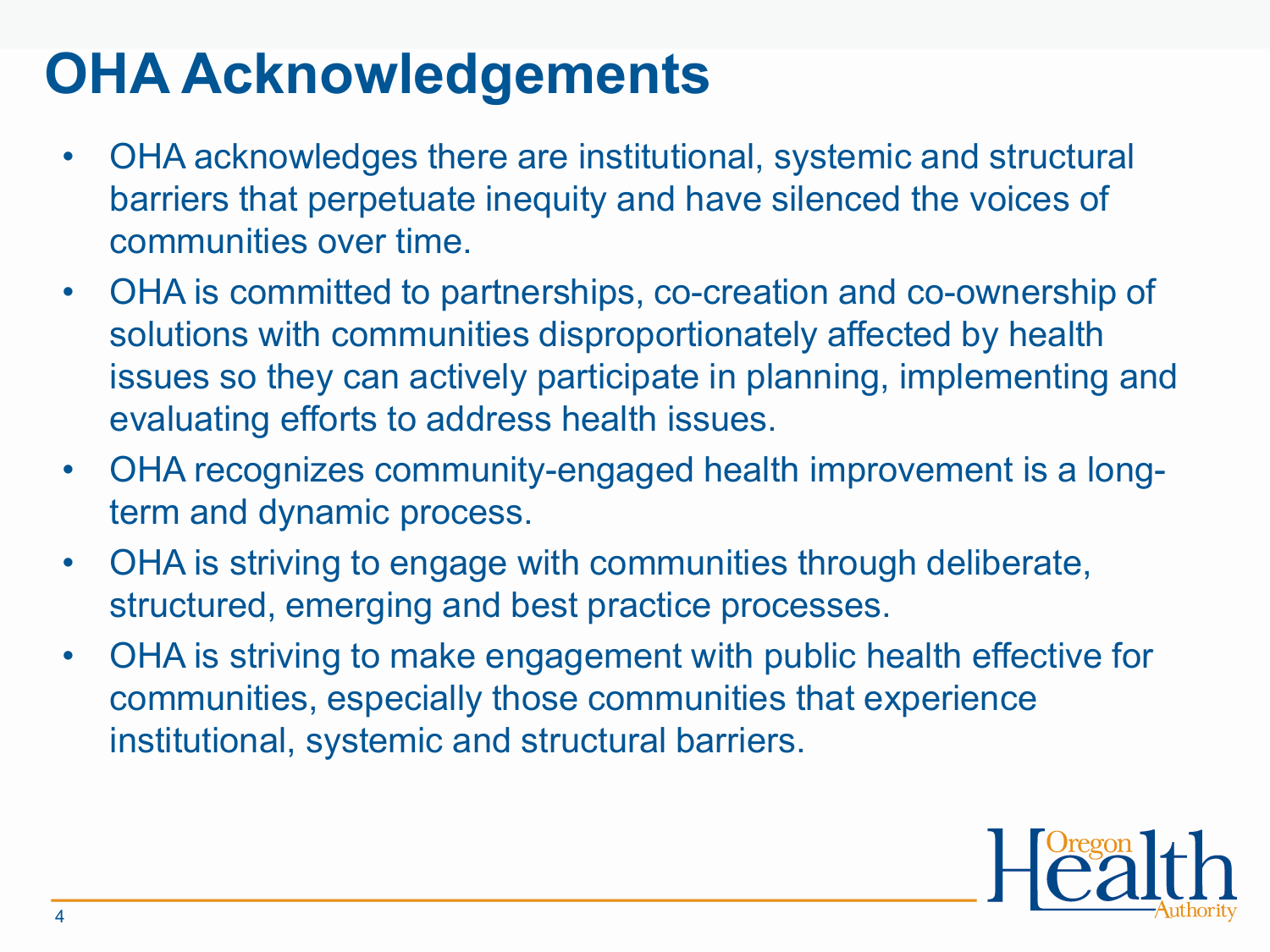### **Purpose of "HTO in Action" events**

Advance health equity through increased coordination and alignment of health improvement planning and implementation

Overview of HTO strategies and potential activities, by implementation area

Connect with others across the state doing similar work to identify next steps

Showcase examples of work in progress

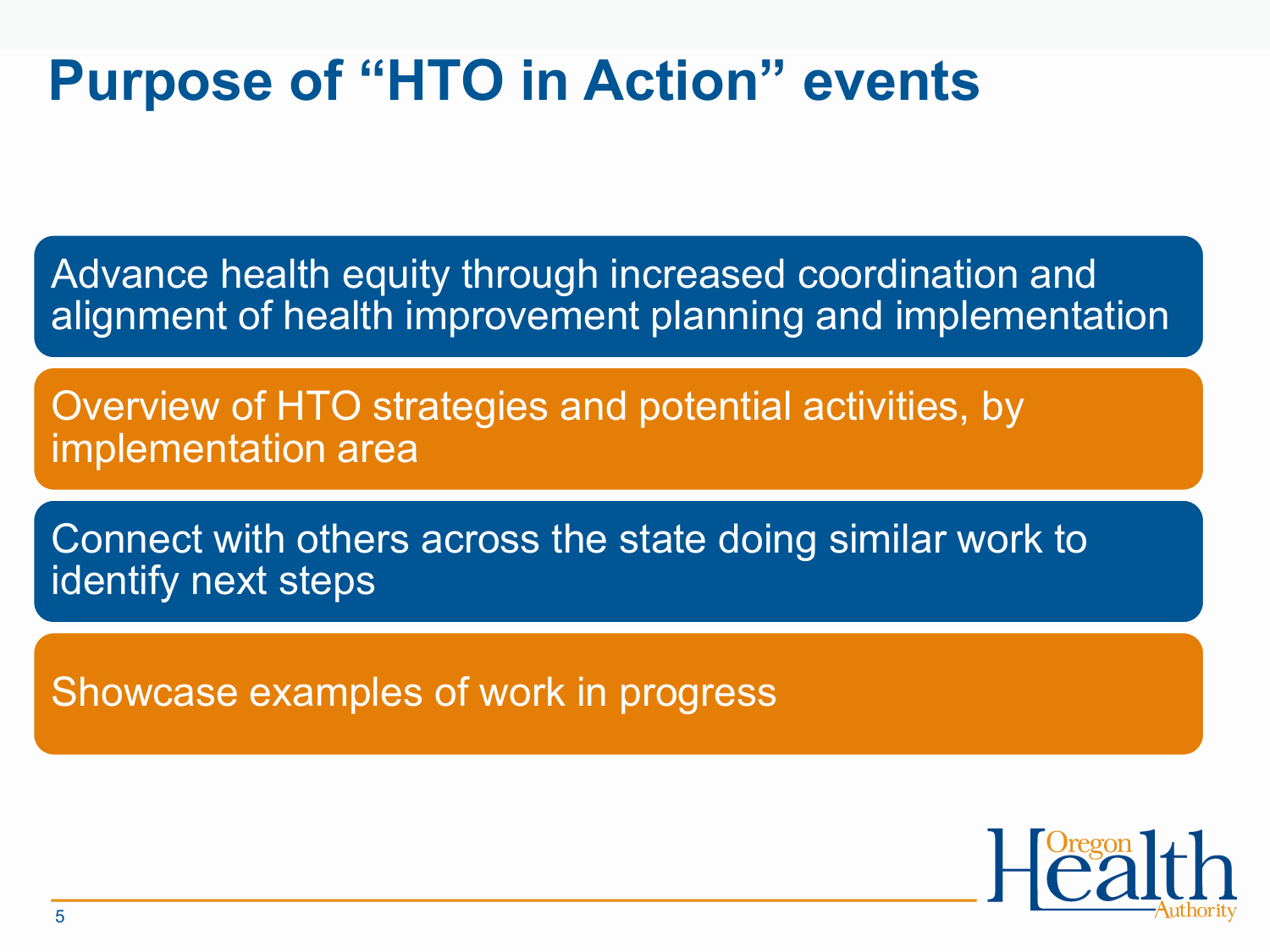### **Agenda**

Overview of Technology and **Health** implementation area

Examples of HTO in action

Moving forward together –

Breakout rooms for relationship building and dialogue

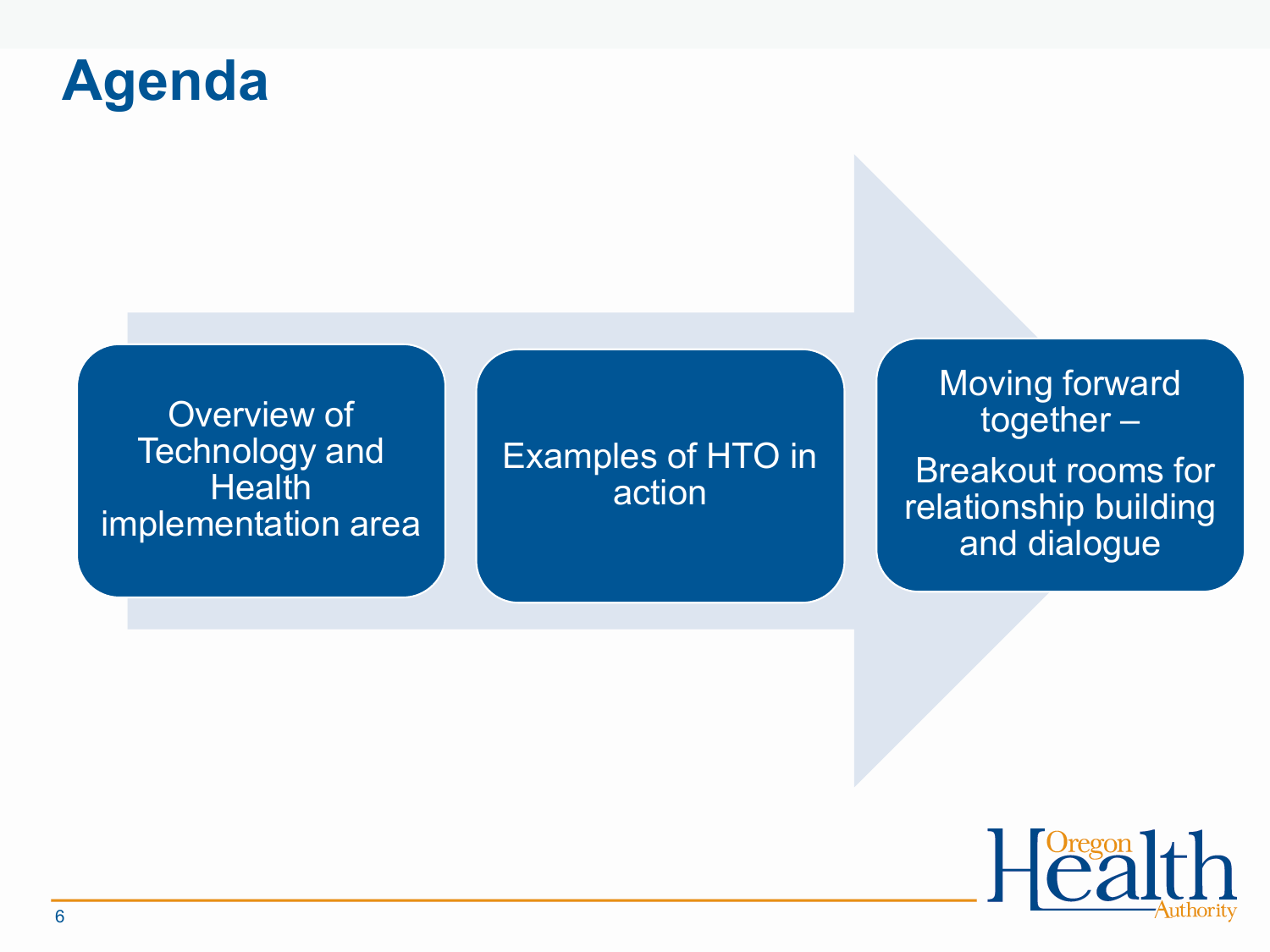### **Implementation Framework**

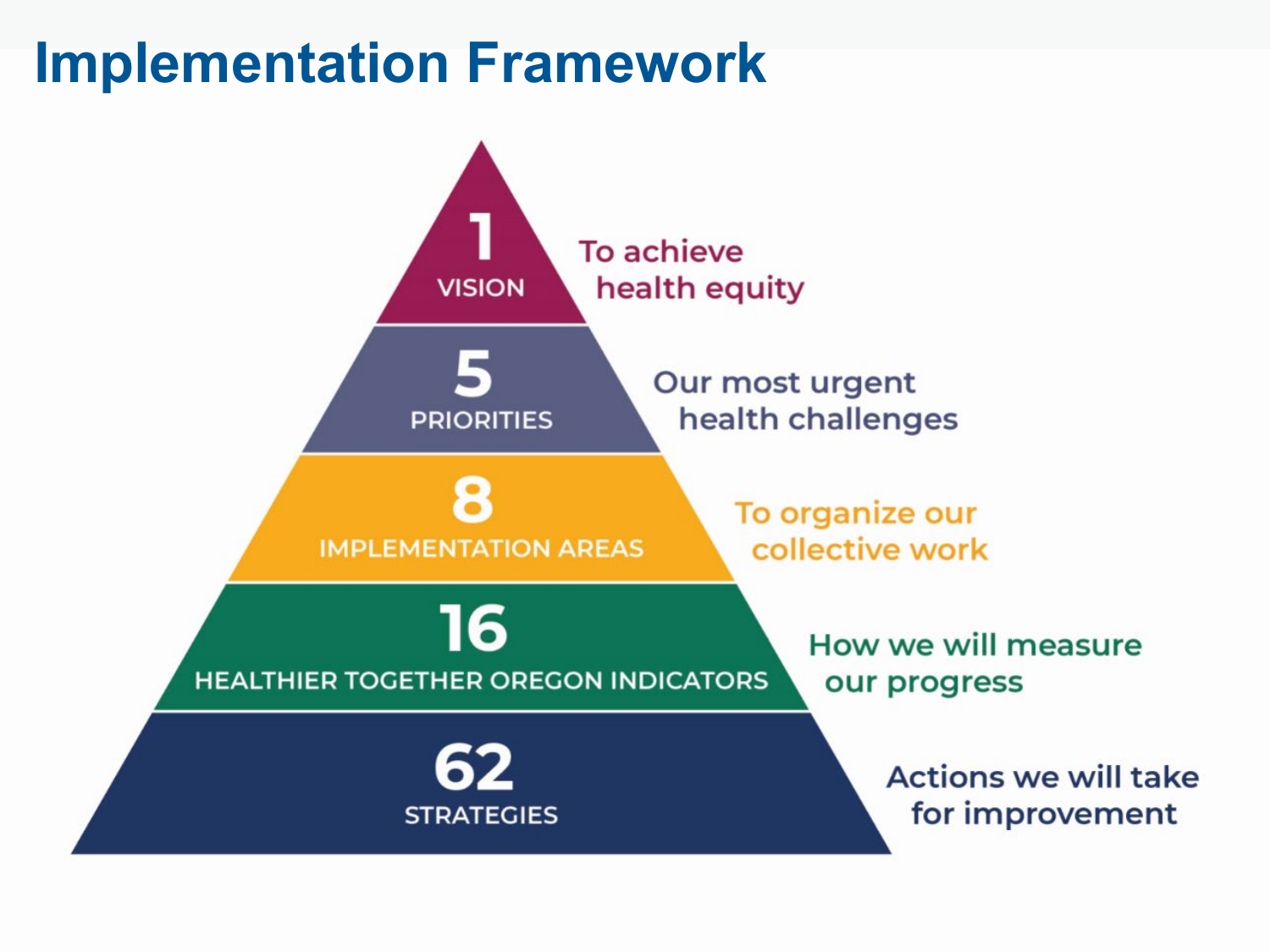### **Priority Populations**

#### Priority populations for Healthier Together Oregon

- Black, Indigenous, people of color, and American Indian/Alaska Native people (BIPOC-AI/AN)
- People with low-income
- People with disabilities
- People living in rural areas of the state
- People who identify as lesbian, gay, bisexual, transgender, queer, and questioning (LGBTQ+)
- **•** Immigrants and refugees

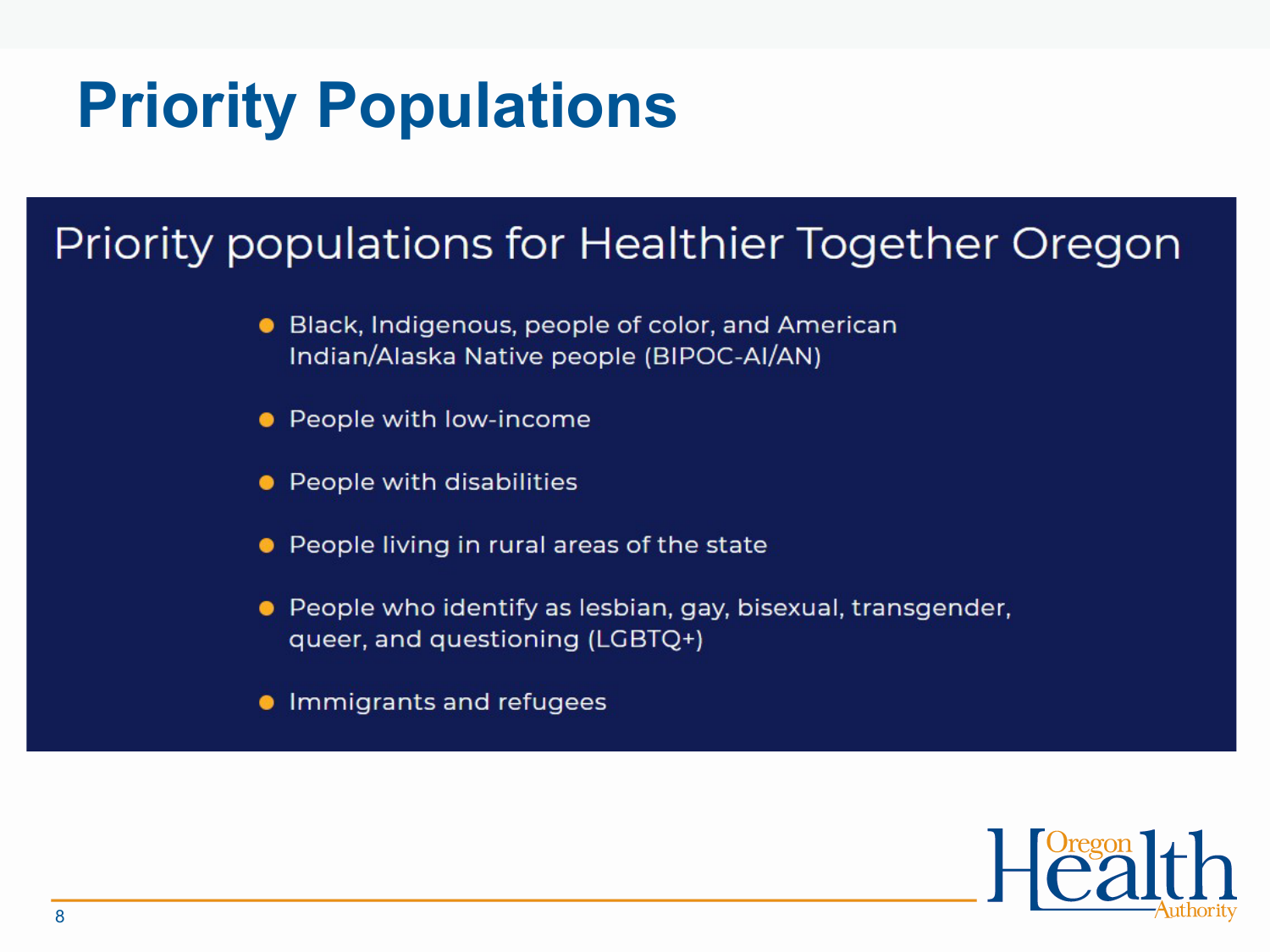### **Implementation Areas**

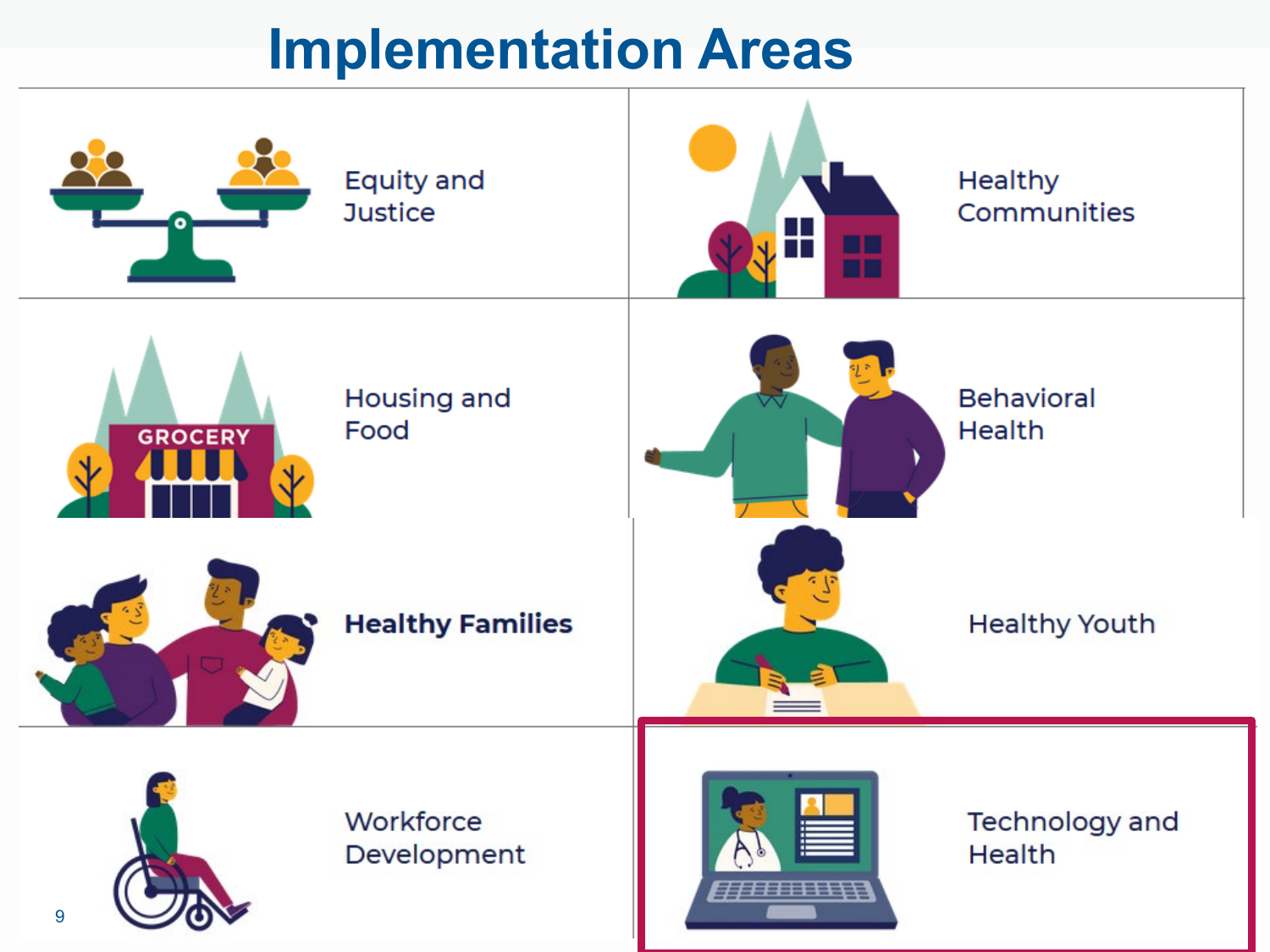## **Strategy #1**

**Expand use of telehealth especially in rural areas and for behavioral health.**

*Example activities:*

- Improve payment mechanisms for telehealth
- Improve access to health care through innovative telehealth partnerships
- Promote access to broadband and devices through federal, state, and local collaborations

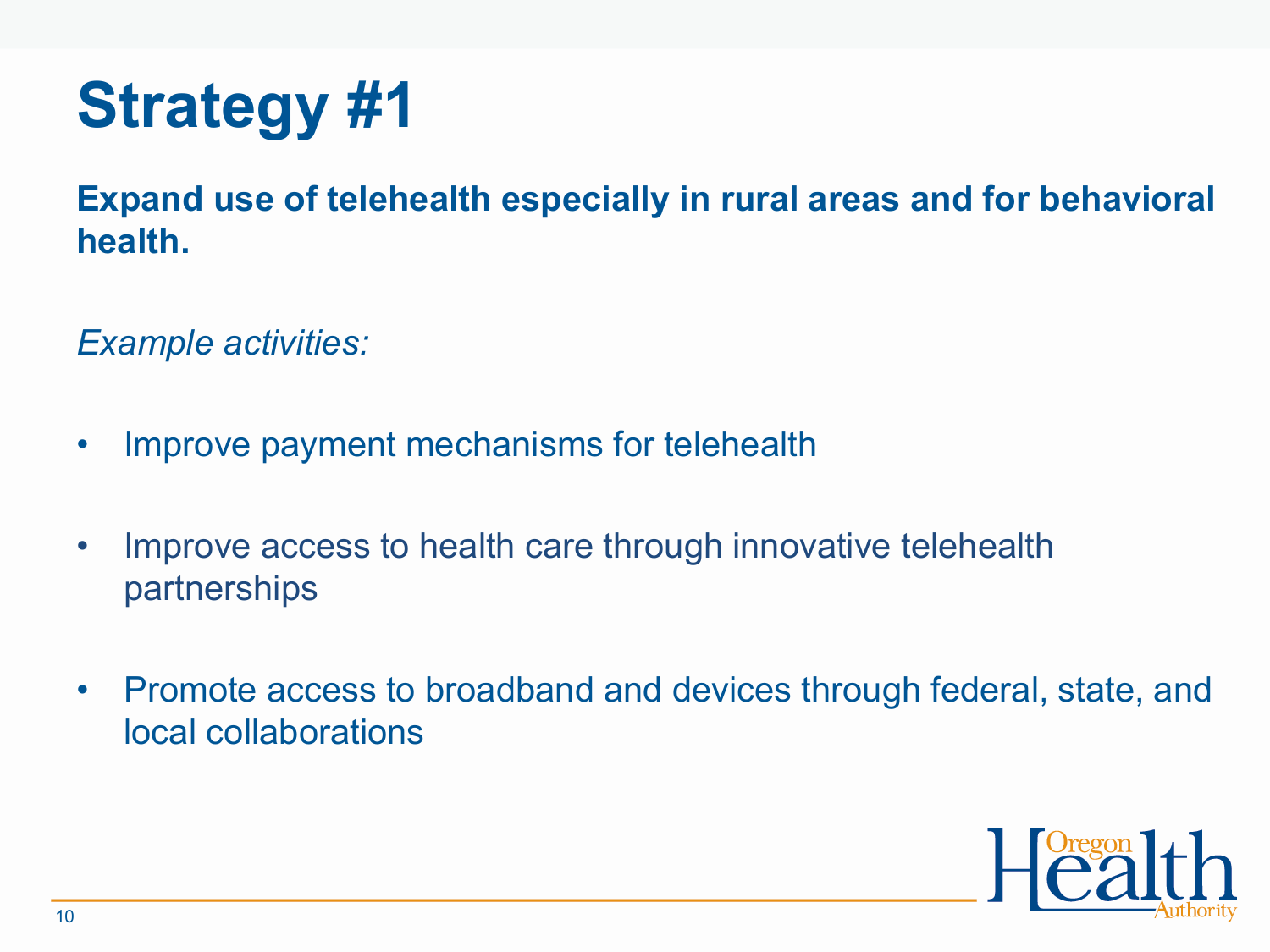## **Strategy #2**

**Use electronic health records (EHRs) to promote delivery of preventive services.**

*Example activities:*

- Expand use of EHR alerts for preventive services, like immunizations, cancer screenings, etc.
- Expand use of patient centered portals and other self management applications
- Use EHRs for social need screenings as appropriate.

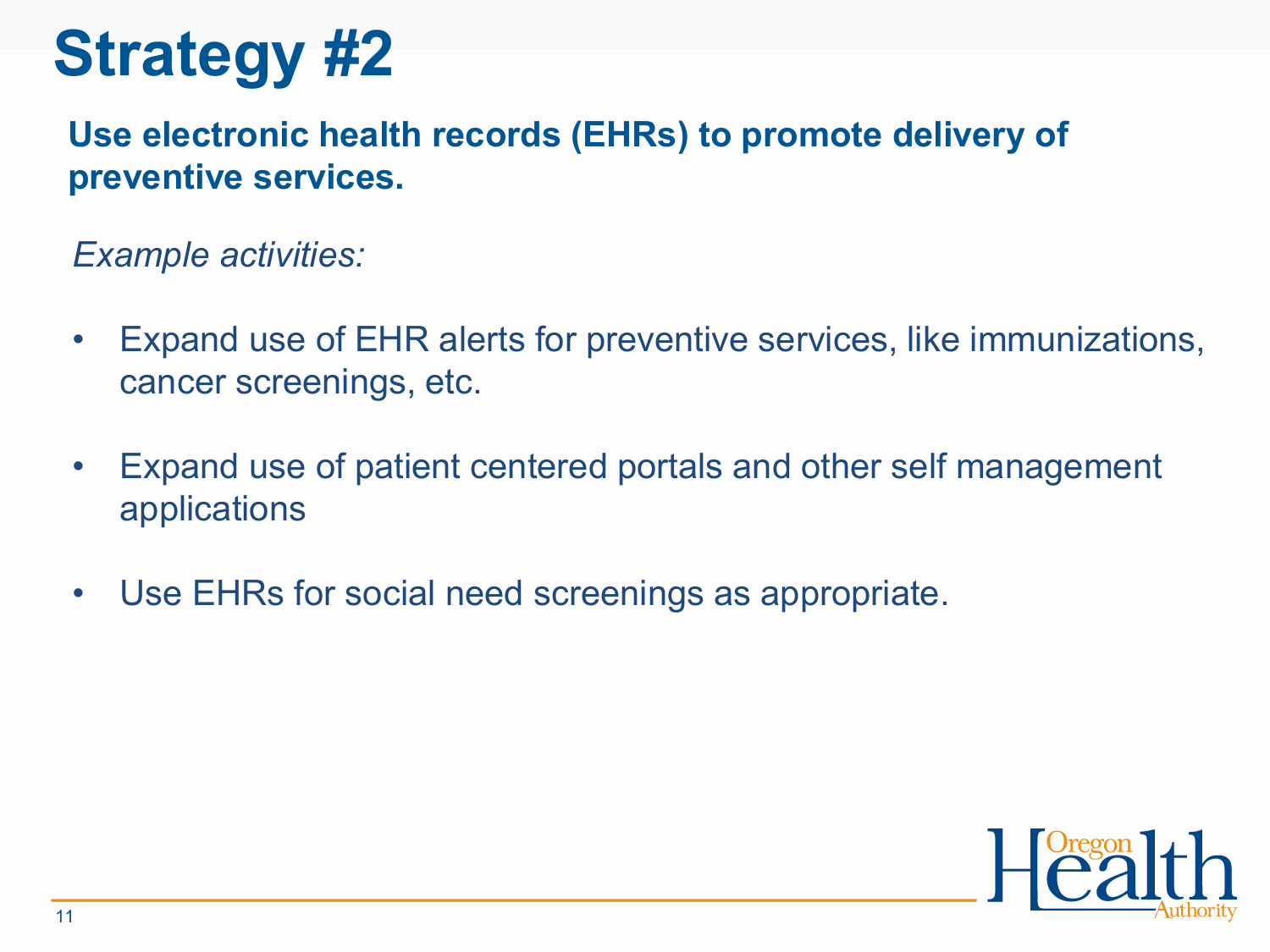

**Improve exchange of electronic health record information and data sharing among providers.**

*Example activities:*

- Ensure exchange between primary, specialty, oral and behavioral health and hospital care.
- Ensure exchange between tribal health care and other health care systems.
- Ensure exchange between correctional and community-based settings.

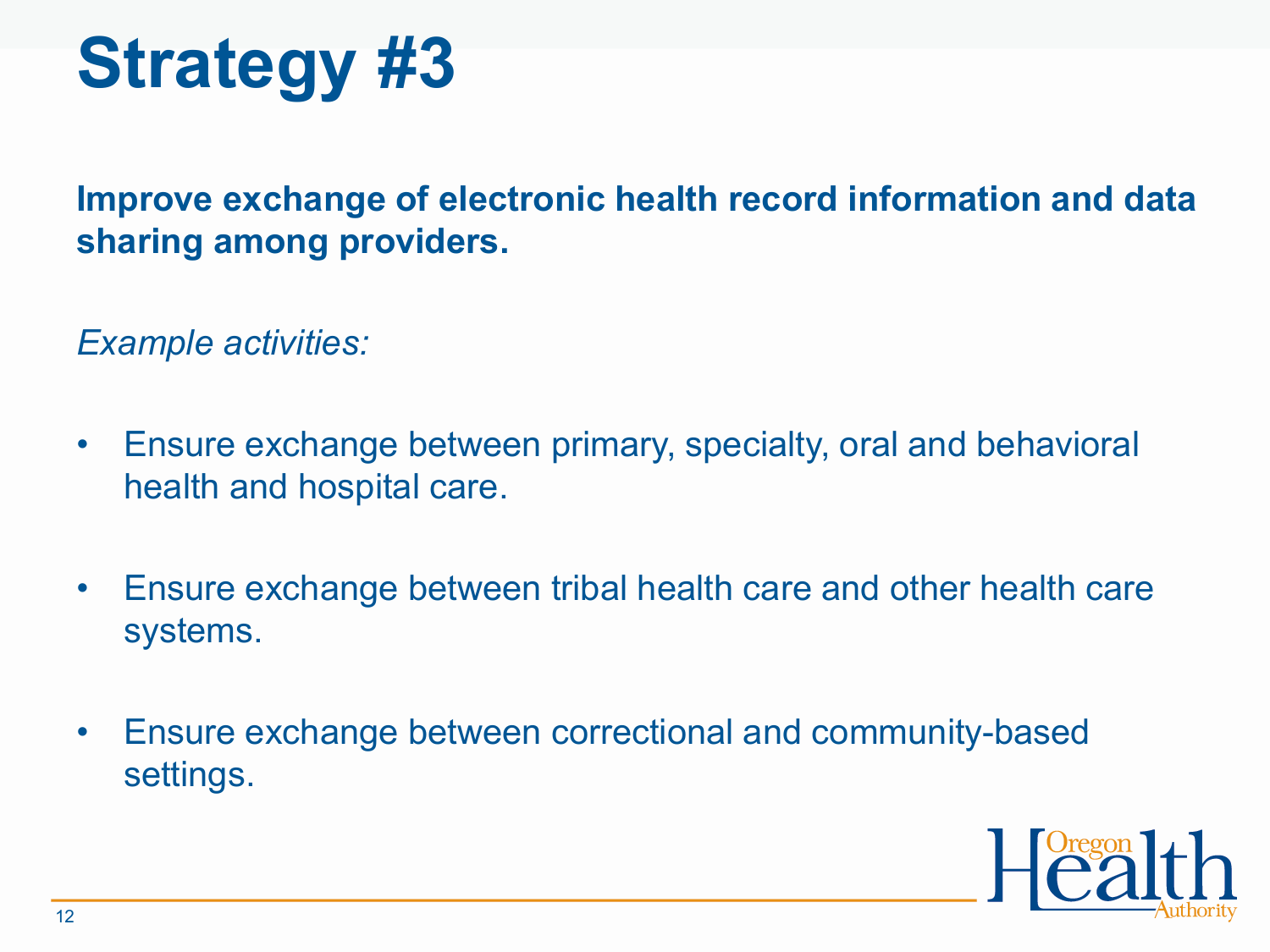## **Strategy #4**

#### **Support statewide community information exchange (CIE) to facilitate referrals between health care and social services.**

*Example activities*

- Ensure closed loop referrals
- Coordinate with 211info
- Use data to identify community needs and inform investments
- Support statewide community information exchange

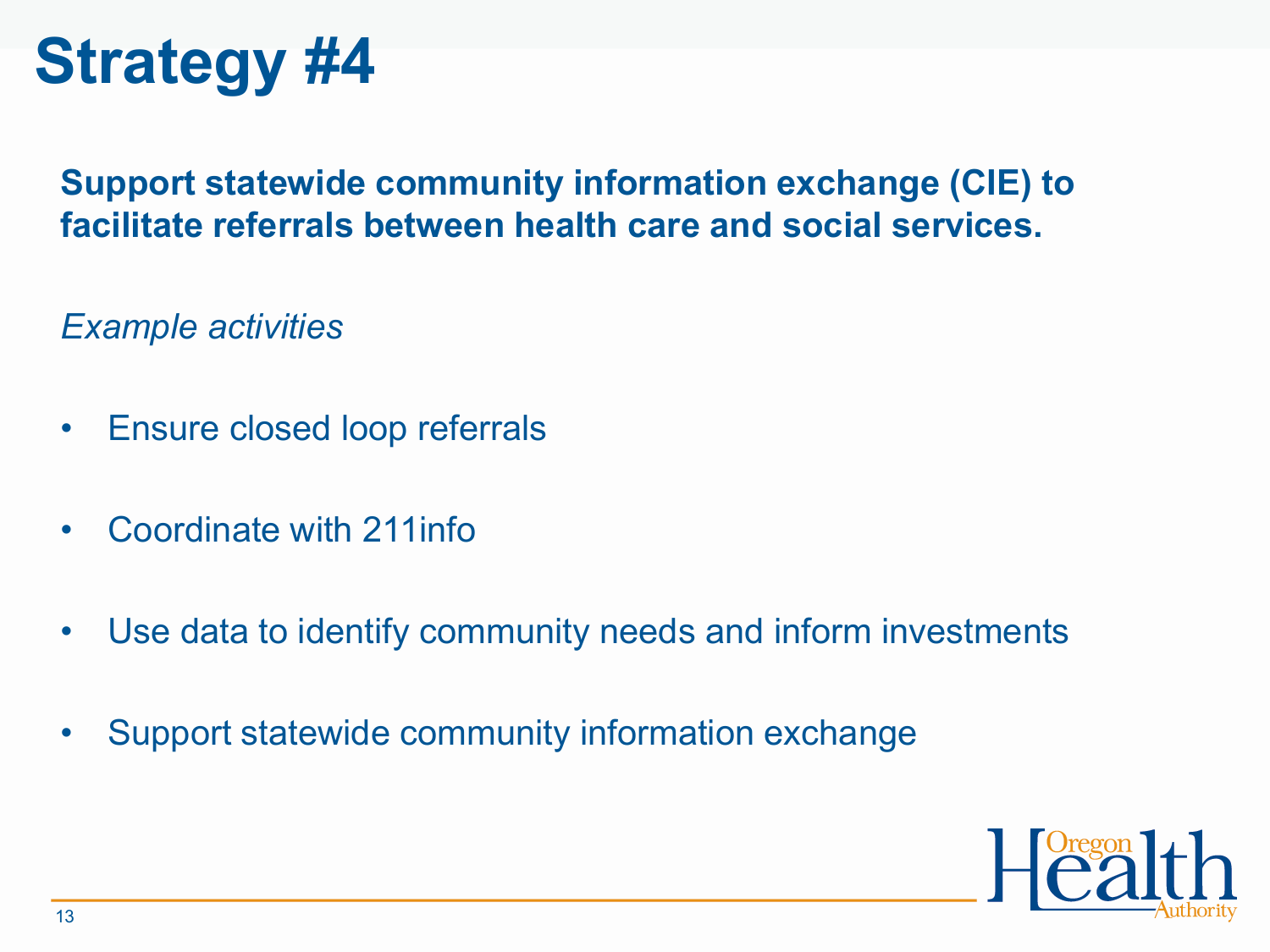## **Our favorite resources**

- [Telehealth Guidance in Oregon](https://www.oregon.gov/biz/programs/Oregon_Broadband_Office/Pages/default.aspx)
- [Oregon Broadband Office](https://www.oregon.gov/biz/programs/Oregon_Broadband_Office/Pages/default.aspx)
- [Telehealth Alliance of Oregon](https://www.ortelehealth.org/)
- [Oregon ECHO Network](https://www.oregonechonetwork.org/)
- [Health Information Technology Oversight Council](https://www.oregon.gov/biz/programs/Oregon_Broadband_Office/Pages/default.aspx)
- [Health Information Exchange Workgroup](https://www.oregon.gov/oha/HPA/OHIT-HITOC/Pages/HIEworkgroup.aspx)
- [Community Information Exchange Workgroup](https://www.oregon.gov/oha/HPA/OHIT-HITOC/Pages/CIEworkgroup.aspx)
- [HIT Commons](https://pdxedu.maps.arcgis.com/apps/MapSeries/index.html?appid=a9b4fbd305094c769387127521b6250e)

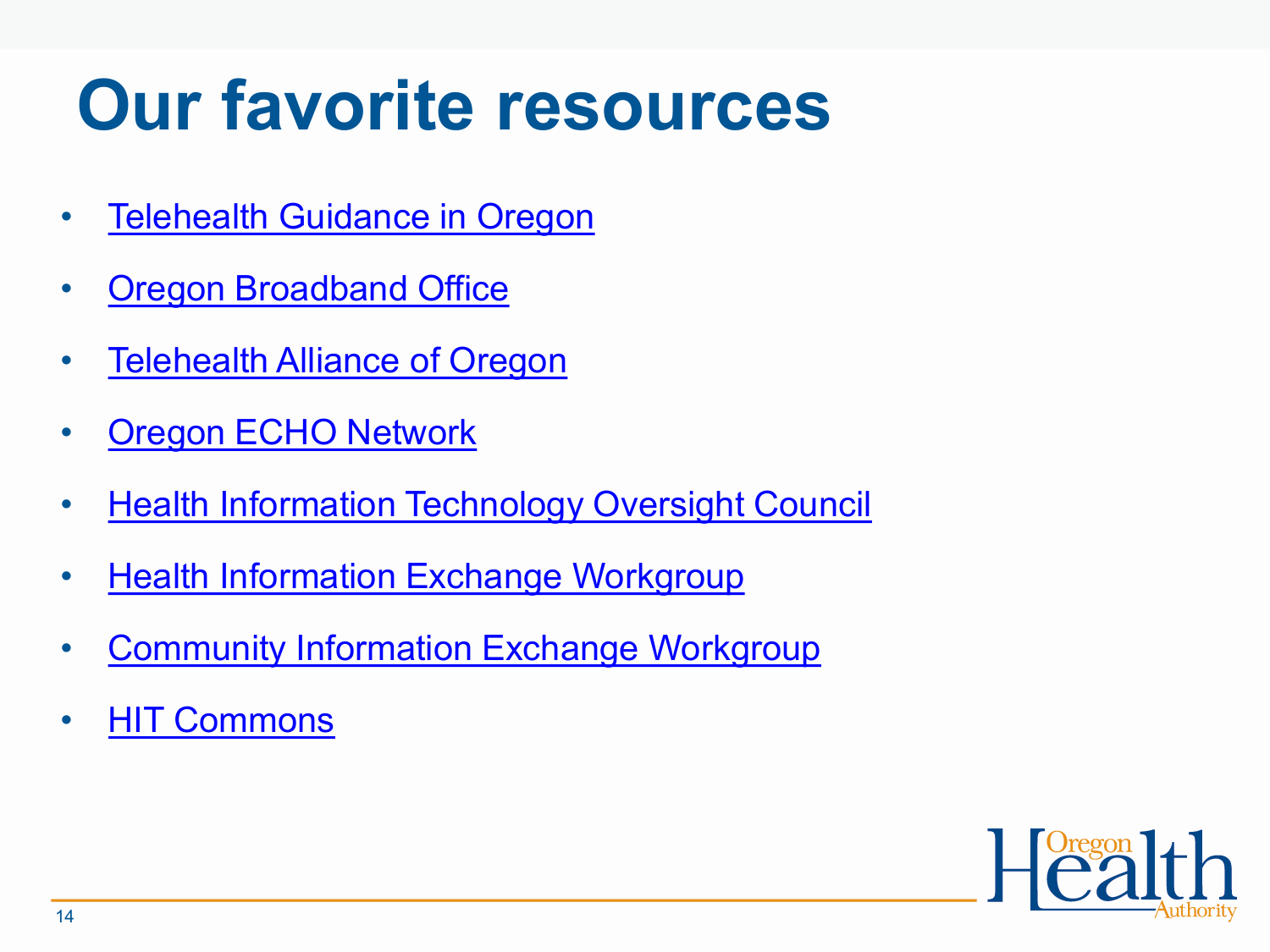# **HTO in Action:**

# **Telehealth**

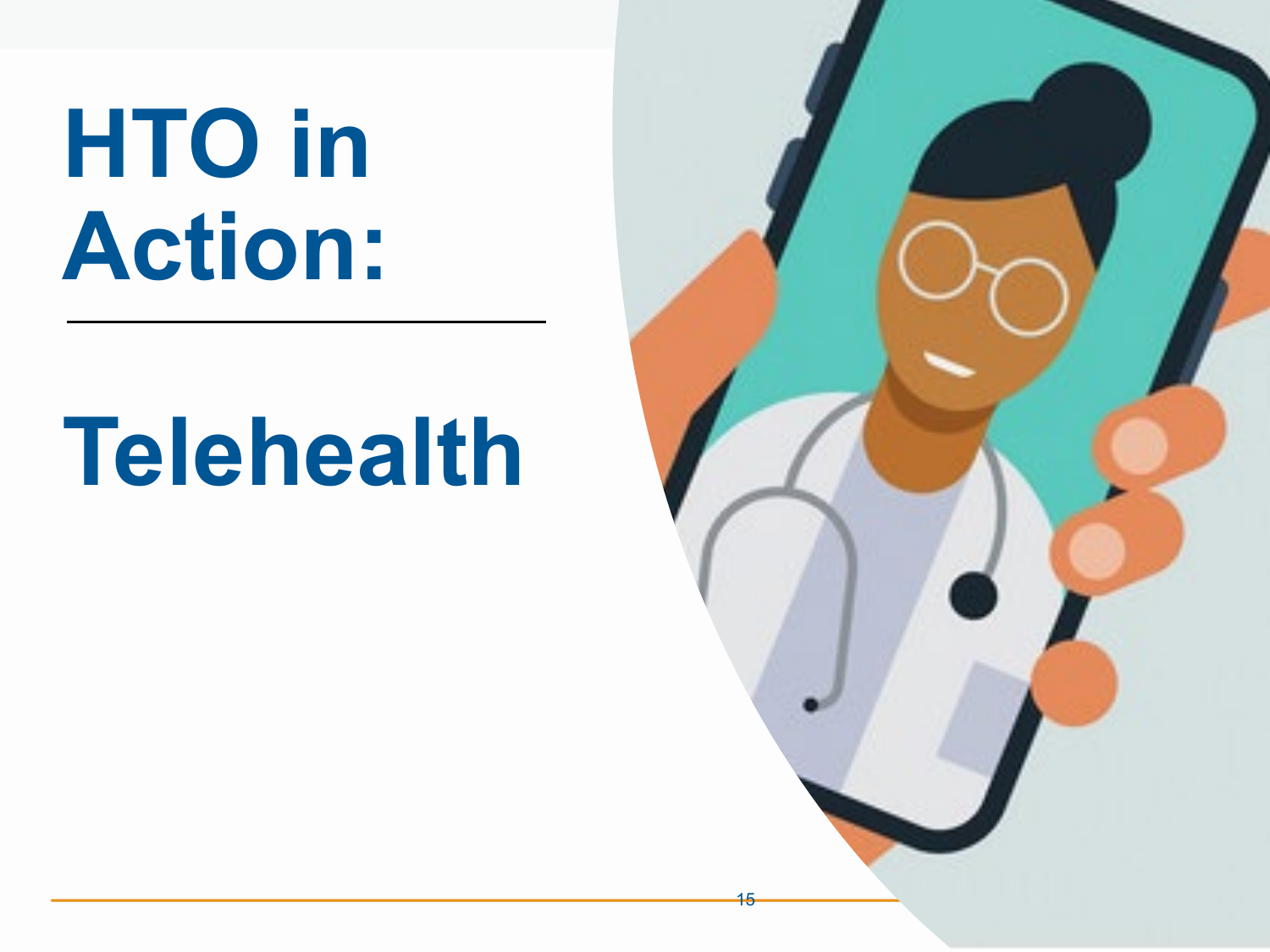## **Greater Oregon Behavioral Health Inc. and tele-behavioral healthcare services**

- Health Resources and Services Administration (HRSA) Evidence-Based Tele-behavioral Health Network Program (EB THNP) awarded GOBHI tele-behavioral healthcare grant.
	- September 1, 2018 August 31, 2022 (NCE)
- Grant funds purchased Mend tele-health platform for Community Mental Health Providers to provide behavioral health services to clients in Eastern Oregon.
	- Browser-based, no software download, can access from any device with internet connection.
	- HIPPA compliant platform that allows providers to collect clinical assessments from patients that can translate into treatment solutions as well as data that can be used to evaluate on a per client or organizationwide level.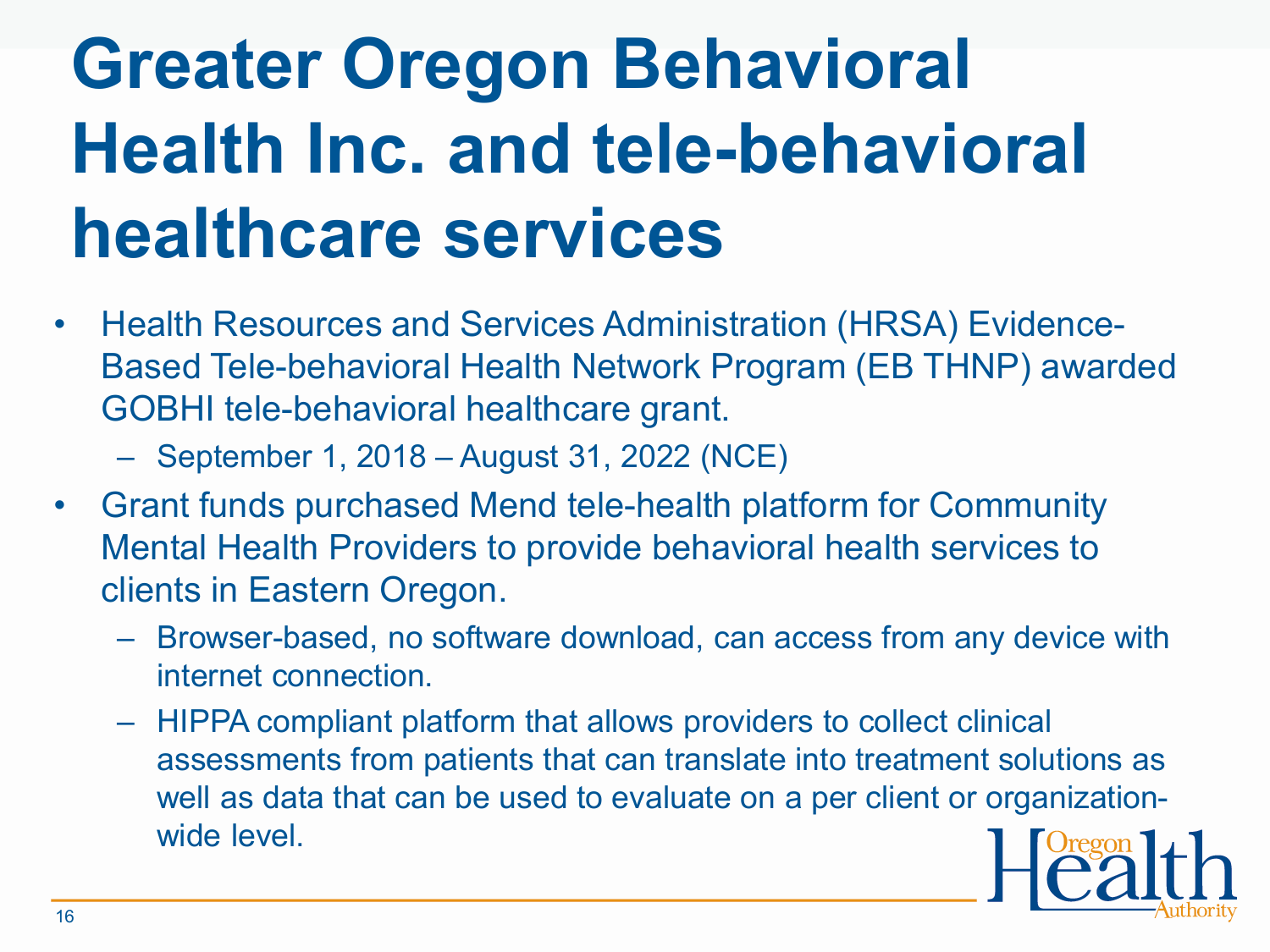### **Barriers addressed through tele-behavioral healthcare**

- Increased access to services in frontier and rural communities.
	- Provided technology to providers and clients.
	- Improved provider and client skills of behavioral health service engagement through tele-health.
- Decreased transportation costs and travel barriers.
- Increased available staffing and improved productivity.
- Decreased "no show" and cancelation rates.
- Prepared providers for tele-behavioral health service delivery prior to COVID-19 Pandemic.

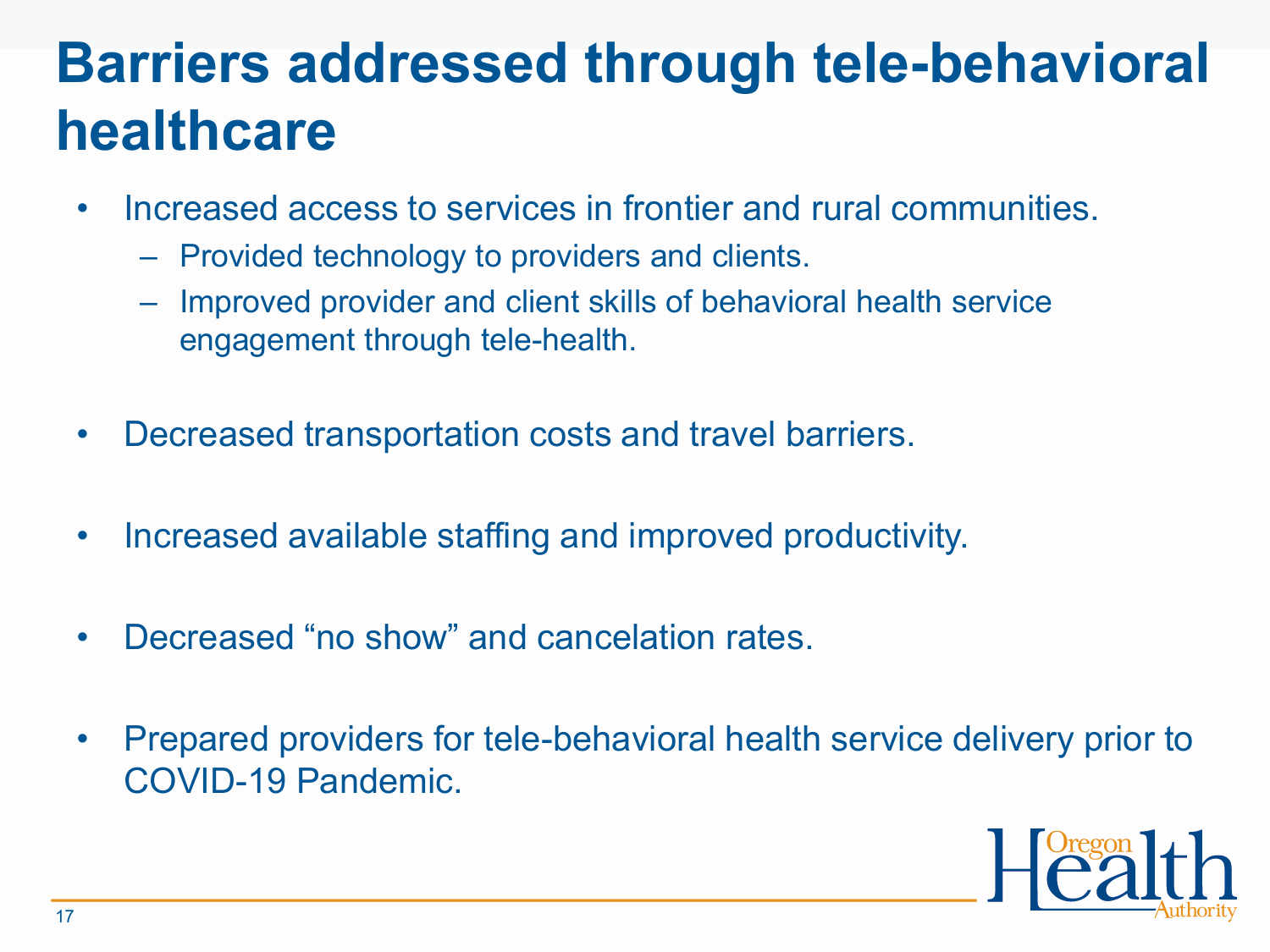### **COVID-19 and tele-behavioral health utilization**



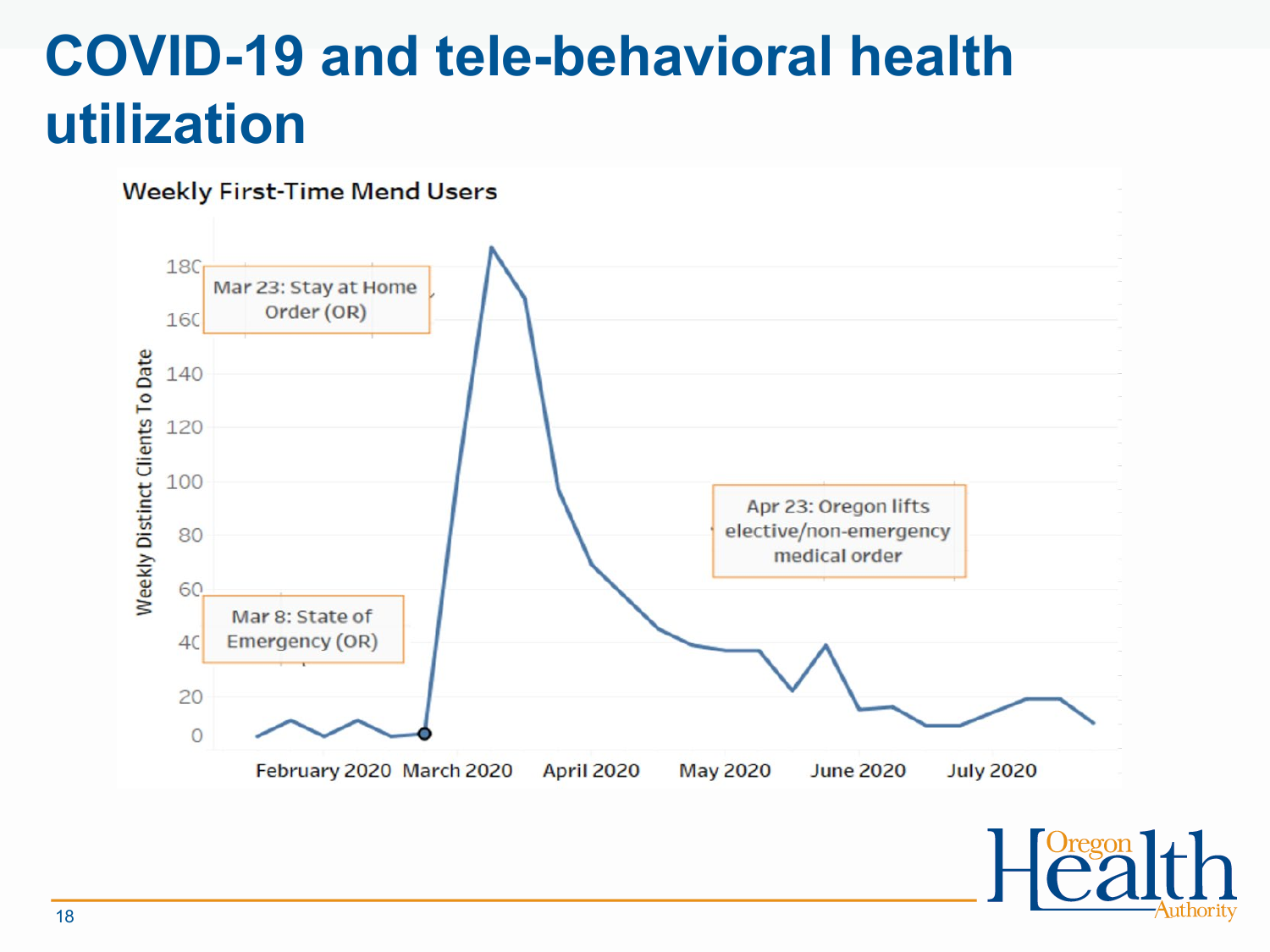

**HTO in Action: Electronic Health Records & Health Information Exchange**  $\left[\stackrel{texon}{2} \right]$  th

19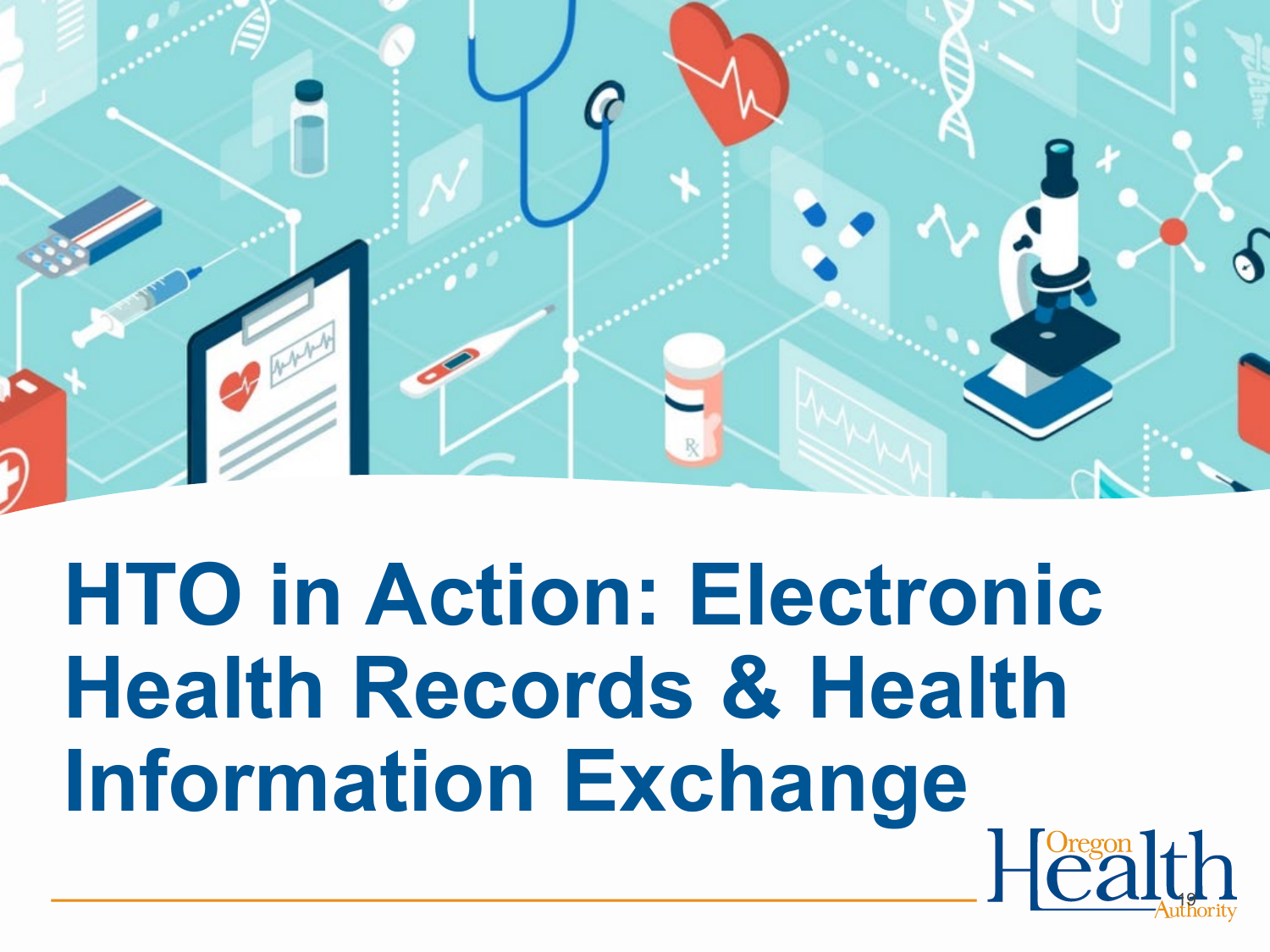## **HTO in Action: Community Information Exchange**



**Network of collaborative partners**

**Technology Platform: Referrals & Resource Directory**

**Connect people to services**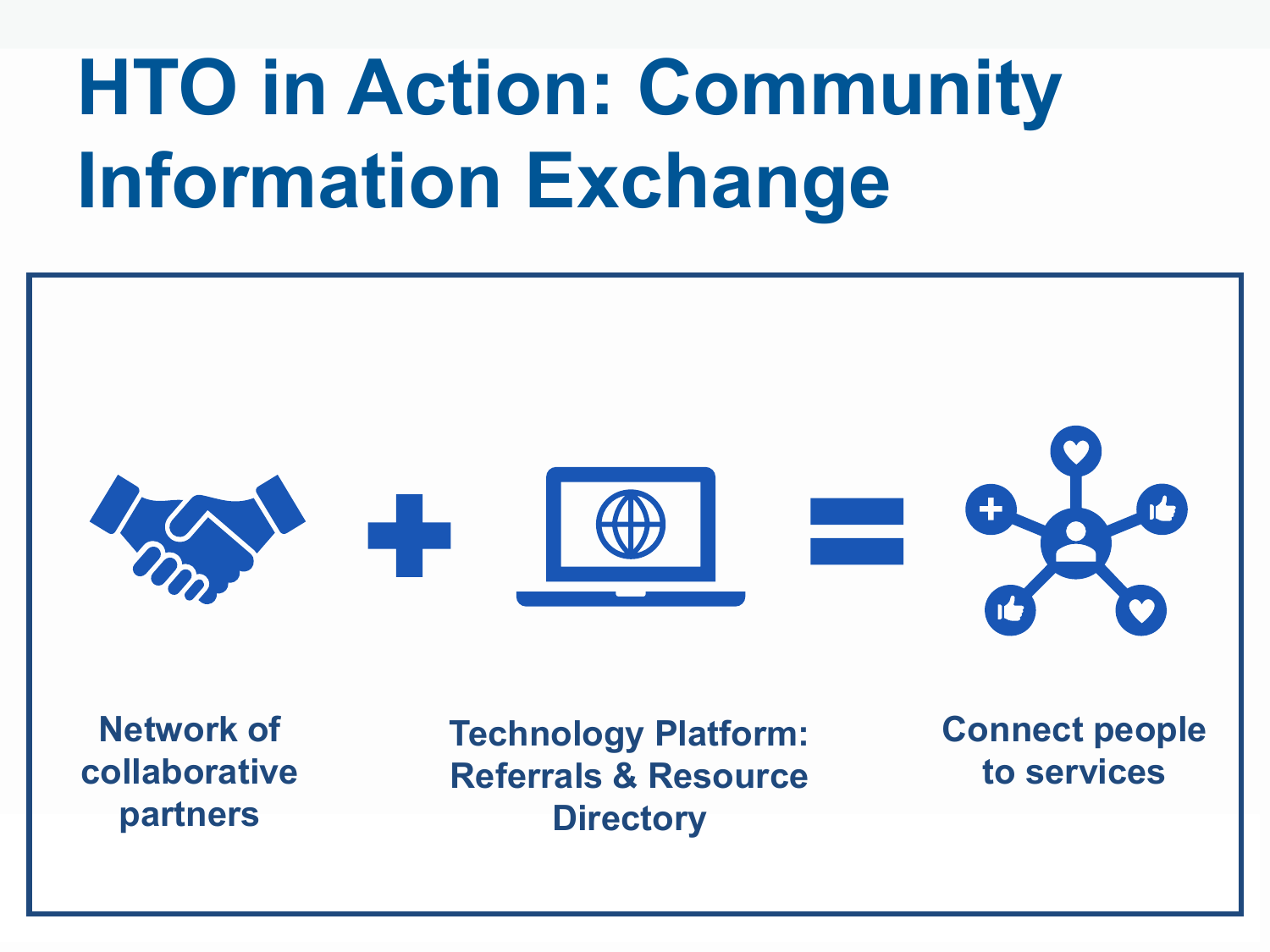## **Relationship building and dialogue**

- **#1 Introductions and networking** Share your name and pronouns, role or agency, and where in the state you are located.
- **#2 Discuss strategies**  Share examples of how your community is advancing these strategies. What do you see that is working, or not working?
- **#3 Discuss priorities**  If you could advise HTO's community-based steering committee, the PartnerSHIP, on activities needed in your area, or opportunities for the future you'd like to see in your community, what would you tell them?

21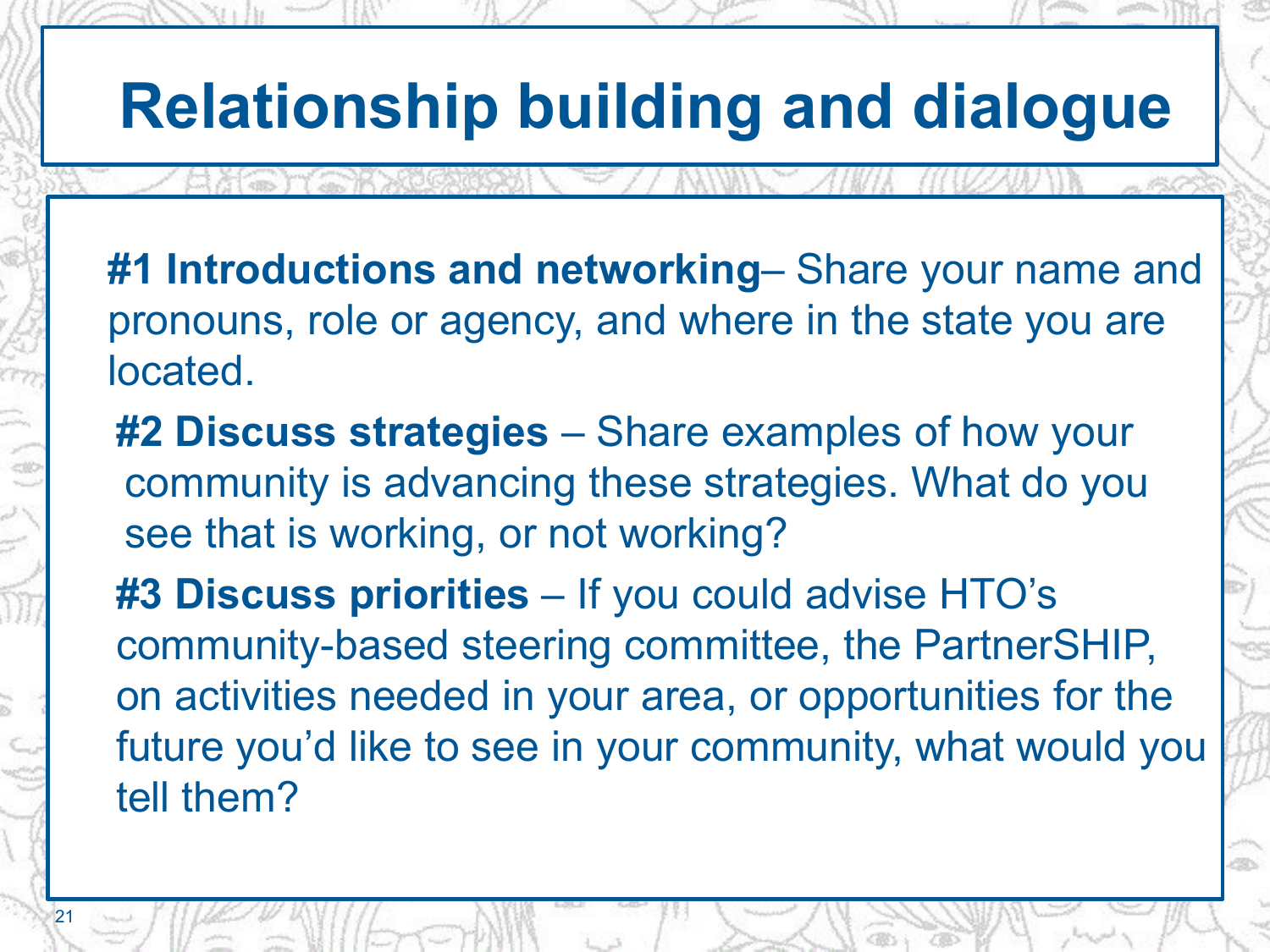## **Polling**

Polling question: Share one next step you will take as result of this webinar:

- Share webinar information with a friend or colleague
- Connect offline with someone I met during the event for further conversation
- Do more research and reading about a particular strategy or activity
- Something else